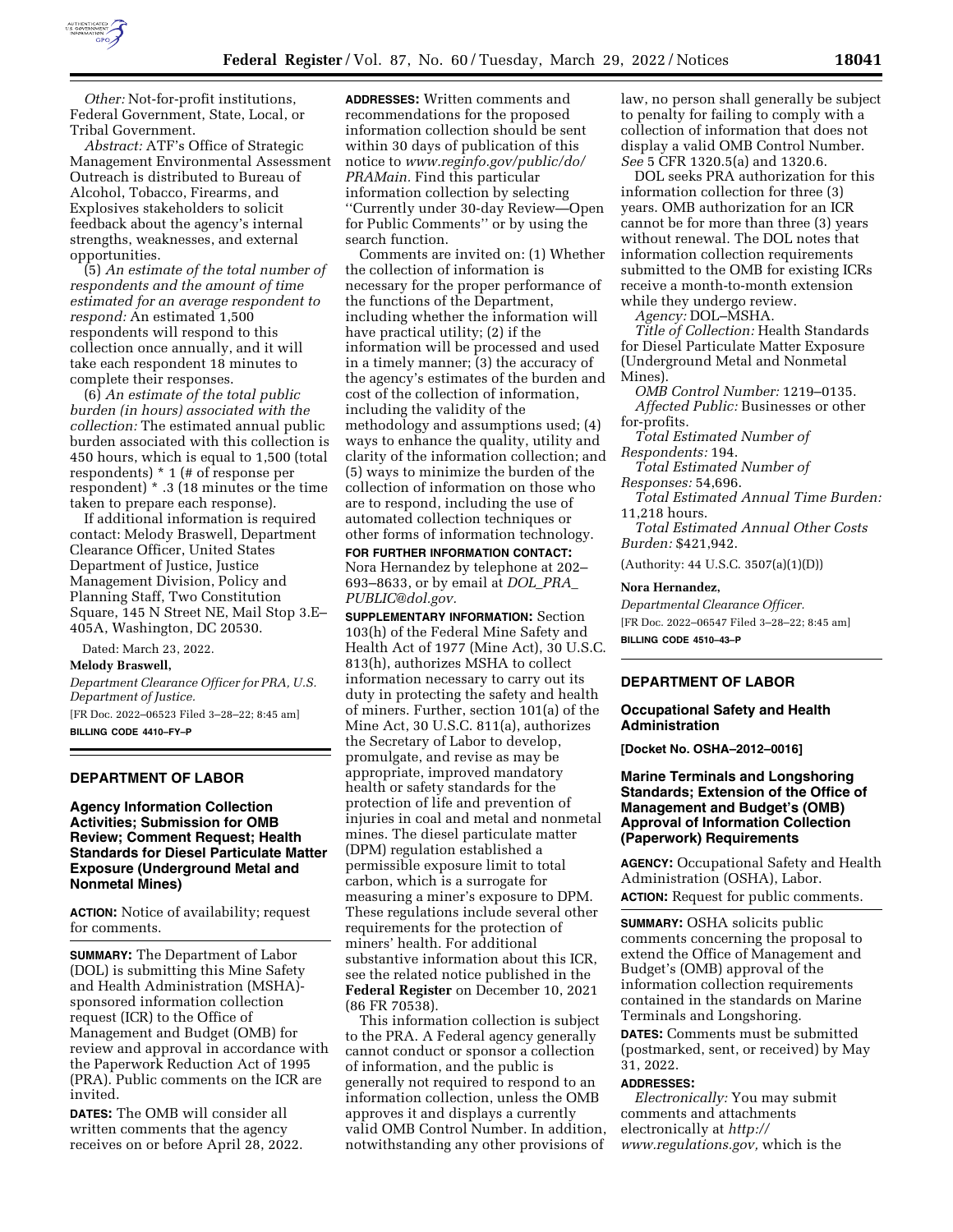Federal eRulemaking Portal. Follow the instructions online for submitting comments.

*Instructions:* All submissions must include the agency name and OSHA docket number (OSHA–2012–0016) for the Information Collection Request (ICR). OSHA will place all comments, including any personal information, in the public docket, which may be made available online. Therefore, OSHA cautions interested parties about submitting personal information such as social security numbers and birthdates. For further information on submitting comments, see the ''Public Participation'' heading in the section of this notice titled **SUPPLEMENTARY INFORMATION.** 

*Docket:* To read or download comments or other material in the docket, go to *[http://](http://www.regulations.gov) [www.regulations.gov.](http://www.regulations.gov)* Documents in the docket are listed in the *[http://](http://www.regulations.gov) [www.regulations.gov](http://www.regulations.gov)* index; however, some information (*e.g.,* copyrighted material) is not publicly available to read or download through the website. All submissions, including copyrighted material, are available for inspection through the OSHA Docket Office. Contact the OSHA Docket Office at (202) 693–2350 (TTY (877) 889–5627) for assistance in locating docket submissions.

#### **FOR FURTHER INFORMATION CONTACT:**

Seleda Perryman, Directorate of Standards and Guidance, OSHA, U.S. Department of Labor, telephone (202) 693–2222.

#### **SUPPLEMENTARY INFORMATION:**

### **I. Background**

The Department of Labor, as part of a continuing effort to reduce paperwork and respondent (*i.e.,* employer) burden, conducts a preclearance consultation program to provide the public with an opportunity to comment on proposed and continuing information collection requirements in accordance with the Paperwork Reduction Act of 1995 (44 U.S.C. 3506(c)(2)(A)). This program ensures that information is in the desired format, reporting burden (time and costs) is minimal, collection instruments are clearly understood, and OSHA's estimate of the information collection burden is accurate. The Occupational Safety and Health Act of 1970 (OSH Act) (29 U.S.C. 651 *et seq.*) authorizes information collection by employers as necessary or appropriate for enforcement of the OSH Act or for developing information regarding the causes and prevention of occupational injuries, illnesses, and accidents (29 U.S.C. 657). The OSH Act also requires

that OSHA obtain such information with minimum burden upon employers, especially those operating small businesses, and to reduce to the maximum extent feasible unnecessary duplication of efforts in obtaining information (29 U.S.C. 657).

The following summary gives a brief description of who uses the information collected under each requirement, as well as how they use it. The purpose of these requirements is to reduce employee injuries and fatalities associated with cargo lifting gear, transfer of vehicular cargo, manual cargo handling, and exposure to hazardous atmospheres.

The Marine Terminals and Longshoring standards contain several collections of information which are used by employers to ensure that employees are properly informed about the safety and health hazards associated with marine terminals and longshoring operations. OSHA uses the records developed in response to the collection of information requirements to find out if the employer is complying adequately with the provisions of the standards.

#### **II. Special Issues for Comment**

OSHA has a particular interest in comments on the following issues:

• Whether the proposed information collection requirements are necessary for the proper performance of the agency's functions, including whether the information is useful;

• The accuracy of OSHA's estimate of the burden (time and costs) of the information collection requirements, including the validity of the methodology and assumptions used;

• The quality, utility, and clarity of the information collected; and

• Ways to minimize the burden on employers who must comply; for example, by using automated or other technological information collection and transmission techniques.

#### **III. Proposed Actions**

OSHA is requesting that OMB extend approval of the information collection requirements contained in the standards on Marine Terminals (29 CFR part 1917) and Longshoring (29 CFR part 1918). The agency is requesting an adjustment decrease in the current burden hour estimate from 57,797 hours to 55,025 hours, a difference of 2,772 hours. The adjustment in burden is due to a change in the number of establishments engaged in longshoring and port and harbor operations, which decreased from 916 to 830 establishments for longshoring operations and increased from 332 to 350 establishments for port and harbor operations.

OSHA will summarize the comments submitted in response to this notice and will include this summary in the request to OMB to extend the approval of the information collection requirements.

*Type of Review:* Extension of currently approved collections.

*Title:* Marine Terminals (29 CFR part 1917) and Longshoring (29 CFR part 1918).

*OMB Number:* 1218–0196. *Affected Public:* Business or other forprofits; Not-for-profit organizations; Federal Government; State, Local, or Tribal Government.

*Number of Respondents:* 1,180. *Frequency of Response:* On occasion. *Average Time per Response:* Varies. *Estimated Total Burden Hours:* 

55,025.

*Estimated Cost(Operation and Maintenance):* \$0.

### **IV. Public Participation—Submission of Comments on This Notice and Internet Access to Comments and Submissions**

You may submit comments in response to this document as follows: (1) Electronically at *[http://](http://www.regulations.gov) [www.regulations.gov,](http://www.regulations.gov)* which is the Federal eRulemaking Portal; (2) by facsimile (fax); or (3) by hard copy. Please note: While OSHA's Docket Office is continuing to accept and process submissions by regular mail due to the COVID–19 pandemic, the Docket Office is closed to the public and not able to receive submissions to the docket by hand, express mail, messenger, and courier service. All comments, attachments, and other material must identify the agency name and the OSHA docket number for the ICR (Docket No. OSHA–2012–0016). You may supplement electronic submissions by uploading document files electronically. If you wish to mail additional materials in reference to an electronic or facsimile submission, you must submit them to the OSHA Docket Office (see the section of this notice titled **ADDRESSES**). The additional materials must clearly identify your electronic comments by your name, date, and the docket number so the agency can attach them to your comments.

Due to security, the use of regular mail may cause a significant delay in the receipt of comments.

Comments and submissions are posted without change at *[http://](http://www.regulations.gov) [www.regulations.gov.](http://www.regulations.gov)* Therefore, OSHA cautions commenters about submitting personal information such as social security numbers and dates of birth. Although all submissions are listed in the *<http://www.regulations.gov>*index,